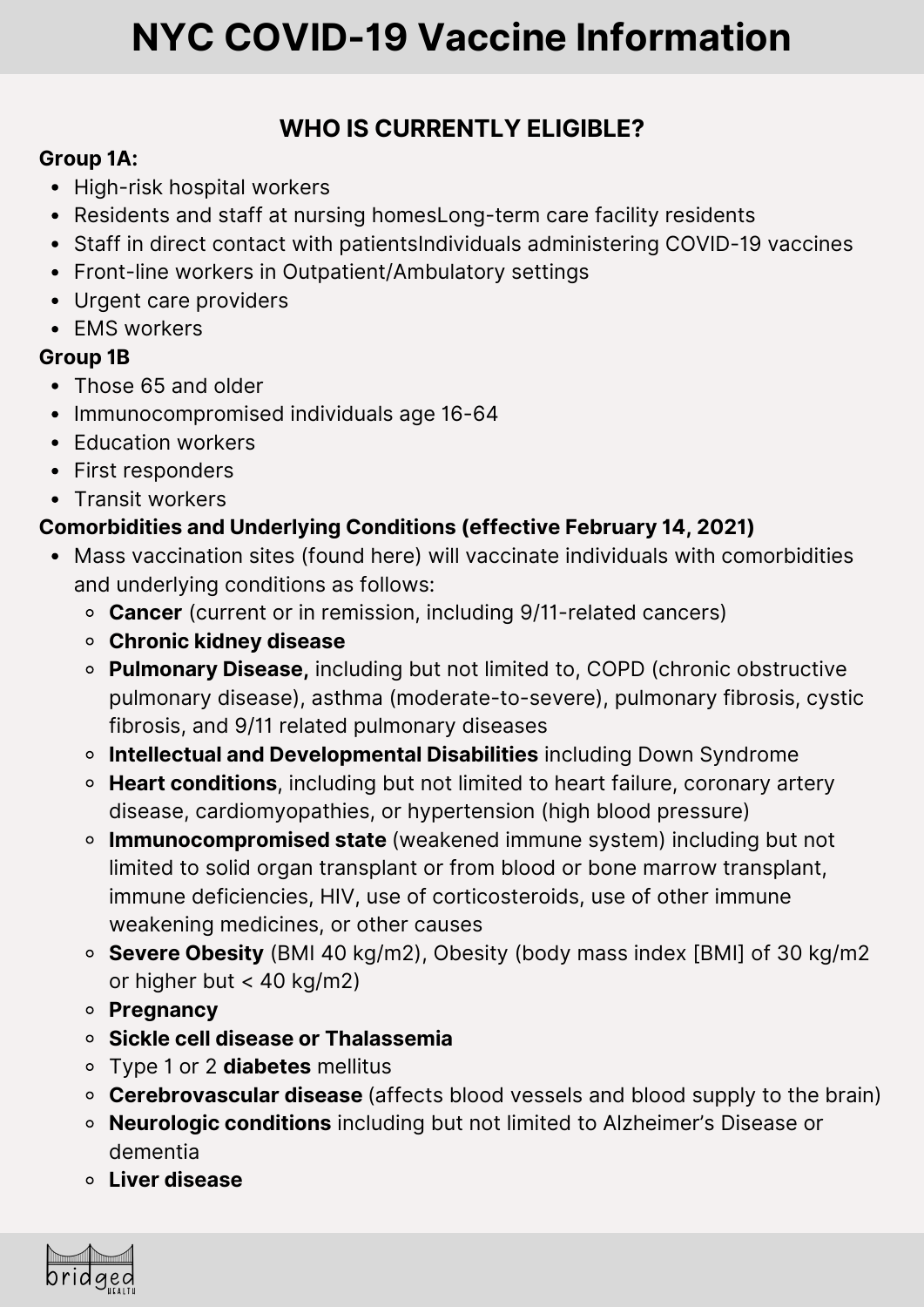# **START YOUR SEARCH HERE**

This website allows you to check your eligibility and schedule a vaccine at a mass vaccination site:

*<https://am-i-eligible.covid19vaccine.health.ny.gov/>*

## **AGGREGATE VACCINATION SITES**

- *NYC [COVID-19](https://vaccinefinder.nyc.gov/?fbclid=IwAR0CRRa1wOmH7wT2JW1NUymj4wnCUyoV3FvE1OO7qkTCqsdGtK_nElV7NHM) Vaccine Finder* Find the closest vaccination location near you (this is a location finder, with links available to make appointments for each location. It does not indicate availability)
- *NYC [Vaccine](https://nycvaccinelist.com/?fbclid=IwAR2ULH4amjbmSHzhNcAlEySteOrH4KNaR6TvbyP7-o2gIXImb09thWf_Dok) List* A site that aggregates NYC vaccine availability from a number of scheduling sites.
	- \*PLEASE NOTE THIS SITE ONLY SHOWS 1ST DOSE AVAILABILITIES. IT IS NOT CURRENTLY AWARE OF 2ND DOSE AVAILABILITIES
- *[TurboVax](https://www.turbovax.info/?fbclid=IwAR3kau-IEfcxT8MRurzxLob5jWyAdMn2obCc0SE--NPFYWMCRCnACh7nXCI)* A site that shows the latest vaccine appointments from 42 city and state-run administration sites in the NYC area
- *Resil [Health](https://resilhealth.com/covid19vaccine?fbclid=IwAR25g8D3W2Way30s3RZlW3dHSRNFJVpib06KJhMa9wTMDWocao8a1OHG830)* A simple web based scheduling application for pharmacies, physician offices, county health centers, urgent care centers and all other healthcare providers

# **NEW YORK GOVERNMENT VACCINATION SITES**

- *New York City [COVID-19](https://vax4nyc.nyc.gov/patient/s/) Vaccine Hubs* New York City's vaccine scheduling site
- **BRONX RESIDENTS**: *SOMOS [Vaccinations](https://somosvaccination.mdland.com/p/covid/)* sites that administer vaccines for all those who are eligible, as well as dedicated sites for NYC Housing Authority (NYCHA) Senior Residents
- *Nassau County COVID-19 Vaccine [Information](https://www.nassaucountyny.gov/5126/COVID-19-Vaccine-Information?fbclid=IwAR1GLaNc8t78j5Ee3HUM_DWMbcEbG-GKf0GheXff4PhMqBWwxi0tS0RUbkY)*
- *Suffolk County [COVID-19](https://www.suffolkcountyny.gov/vaccine?fbclid=IwAR30PXk8IXESZzA0nBOmL54hQBMvME3ZGveGhT8yVKrNLdn7Bae_hJHnqb0) Vaccine Center*

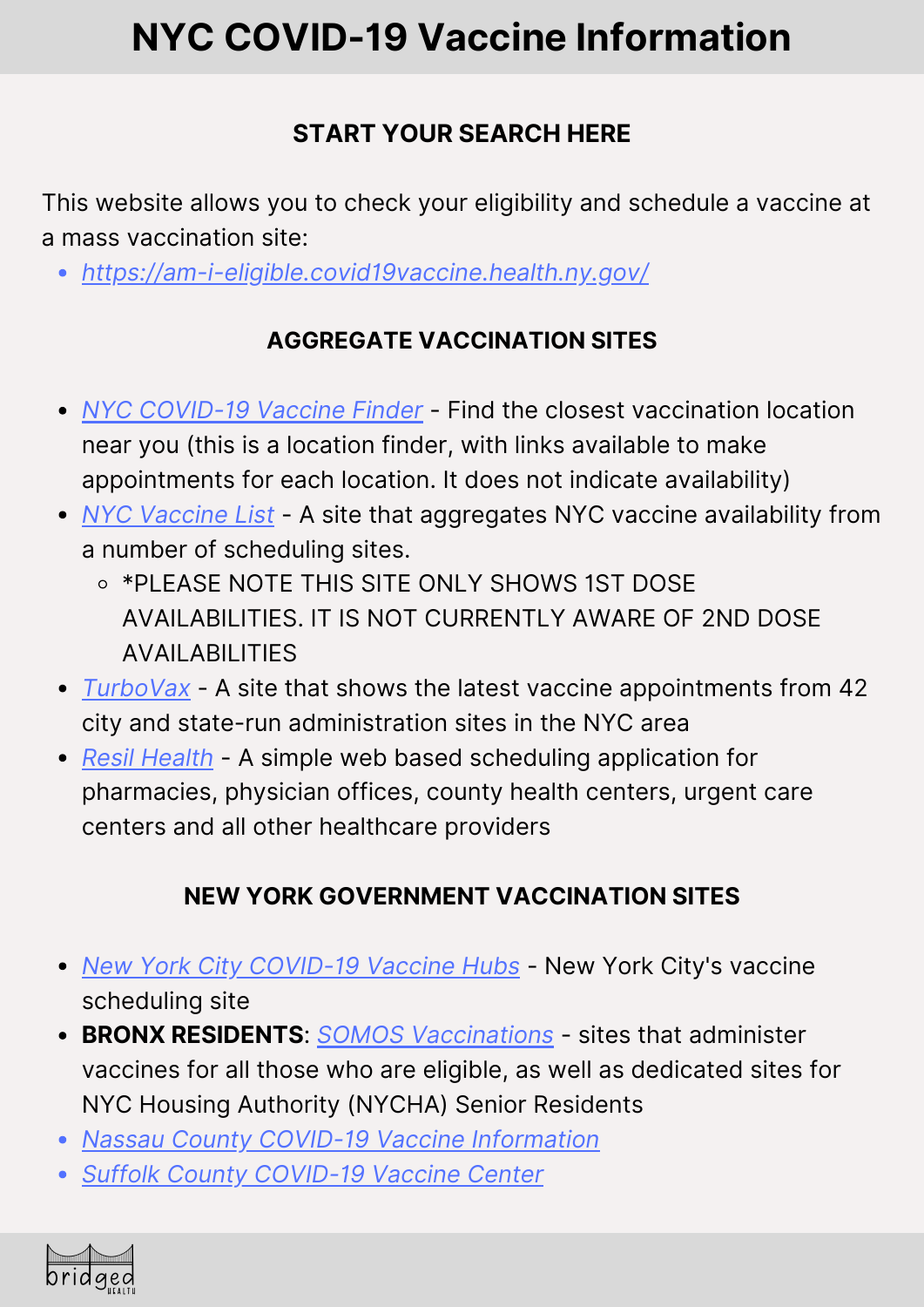### **HOSPITAL & HEALTHCARE FACILITIES VACCINATION SITES**

- *NYC Health + [Hospitals](https://covid19.nychealthandhospitals.org/UnaffiliatedHealthCareWorkers?fbclid=IwAR1GLaNc8t78j5Ee3HUM_DWMbcEbG-GKf0GheXff4PhMqBWwxi0tS0RUbkY)*
- *NY [Presbyterian](https://vaccinetogetherny.org/Pages/default.aspx?fbclid=IwAR25g8D3W2Way30s3RZlW3dHSRNFJVpib06KJhMa9wTMDWocao8a1OHG830) - Weill Cornell / Columbia*
- *[Northwell](https://www.northwell.edu/coronavirus-covid-19/vaccine?fbclid=IwAR0ffDG0axfzyMXCvr4sYx1b1rsGilsy3Qk7nJJkH8XkeFcda8W2WnP_Lbk) Health*
- *Mt. [Sinai](https://www.mountsinai.org/about/covid19/vaccine-information/schedule?fbclid=IwAR2AmYX2inNTfGkD9jCNvshaNAqX6Tb-zhXlgNZyk-LLIZFfbWd7q0oxKCk)*
- *NYU [Langone](https://nyulangone.org/locations/covid-19-vaccine?fbclid=IwAR077l-pJxUWm-KnKeJQDhvljujELEWMbC50k3USFgSUSh6o4elbeNNH6mU)*
- *[Hospital](https://www.hss.edu/covid-vaccine-community.asp?fbclid=IwAR2ULH4amjbmSHzhNcAlEySteOrH4KNaR6TvbyP7-o2gIXImb09thWf_Dok) for Special Surgery*
- *[Montefiore](https://covid19.montefiore.org/home?fbclid=IwAR1vDGVGe7kFji-kqxKO3rhbzr5ae273yXPEN6_x17OtrXMkrK5WOQ8DSEA)*
- *The [Institute](https://mychart.institute.org/mychart/openscheduling?specialty=86&fbclid=IwAR2xmkjlLs21rlsoGdjc5L6aiR-zCMBs5X1fHD84m0-wB3IbMeCtr036l3U) for Family Health*
- *[Associated](https://www.apschedule.com/schedule/authentication/login?fbclid=IwAR0AoWH4V8Gv6JoDKa-V4uukWul2q5ZjmpRt2PvNFvsXYCEZHE1DTzxfU0s) Physicians*

#### **PHARMACY VACCINATION SITES**

- *[CVS](https://www.cvs.com/immunizations/covid-19-vaccine?fbclid=IwAR27Q-xine2TbAulW1FzDywKqVaFFL_Yv0UilmMCS7CB-LkkKr2UO4I0NEY#statetool) - (1-833-239-5122)*
- *[Walgreens](https://www.walgreens.com/findcare/vaccination/covid-19?fbclid=IwAR2Q0iom8Fysz3dHpviTcb452fbrmRo30r8PKjDyJbpWcD2q1TU6WlgoXvM)*
- *[Rite-Aid](https://www.riteaid.com/pharmacy/apt-scheduler?fbclid=IwAR1FP4qtN6k37_rOaSCpaJSohogsAmww9TZhFZ8NNza-KtwQ5lWSQ9gWUfo)*
- *[Kinney](https://www.kinneydrugs.com/pharmacy/covid-19/vaccination-scheduling/ny/?fbclid=IwAR3lQCbF9uN79cwDbV31Wf5BwymJ5HzgXm7ZV0ZGi85LiCC3vQsOlb1zXXo) Drugs*
- *Top Value [Pharmacy](https://resilhealth.com/topvaluepharmacy?fbclid=IwAR2xmkjlLs21rlsoGdjc5L6aiR-zCMBs5X1fHD84m0-wB3IbMeCtr036l3U) - Bronx Location*
- *Joseph [Pharmacy](https://www.josephspharmacy.com/?fbclid=IwAR1vDGVGe7kFji-kqxKO3rhbzr5ae273yXPEN6_x17OtrXMkrK5WOQ8DSEA)*
- *City [Chemist](https://www.city-chemist.com/long-island-city-1?fbclid=IwAR1I9jUt7FQejBY-k3qH9J2tq8ELiwkspPQtlxujuPH0lYg0jQWxo4G5Un8) - Long Island City*
- *Stop & [Shop](https://stopandshopsched.rxtouch.com/rbssched/program/covid19/Patient/Advisory)*

## **VACCINATION STAND-BY / WAITLIST**

- *[Dr.](https://hidrb.com/?fbclid=IwAR2F9dT24G-GvGqMcSsQ-lLbthWmE0zzxQLspkbCz5pthZVvSieclp5Y8TQ) B -* This is a standby list that connects patients needing the COVID-19 vaccine with healthcare providers needing to administer vaccines before they expire. Patients should first attempt to sign up for the COVID-19 vaccine directly with healthcare providers as those may be available earlier. Dr. B. is an independent public benefit corporation.
- *[Vaccination](https://vaxstandby.com/?fbclid=IwAR0CRRa1wOmH7wT2JW1NUymj4wnCUyoV3FvE1OO7qkTCqsdGtK_nElV7NHM) Standby List -* Their goal is to reduce COVID vaccine waste and misinformation of leftovers, and allow as many people as possible to take advantage of any leftover doses.

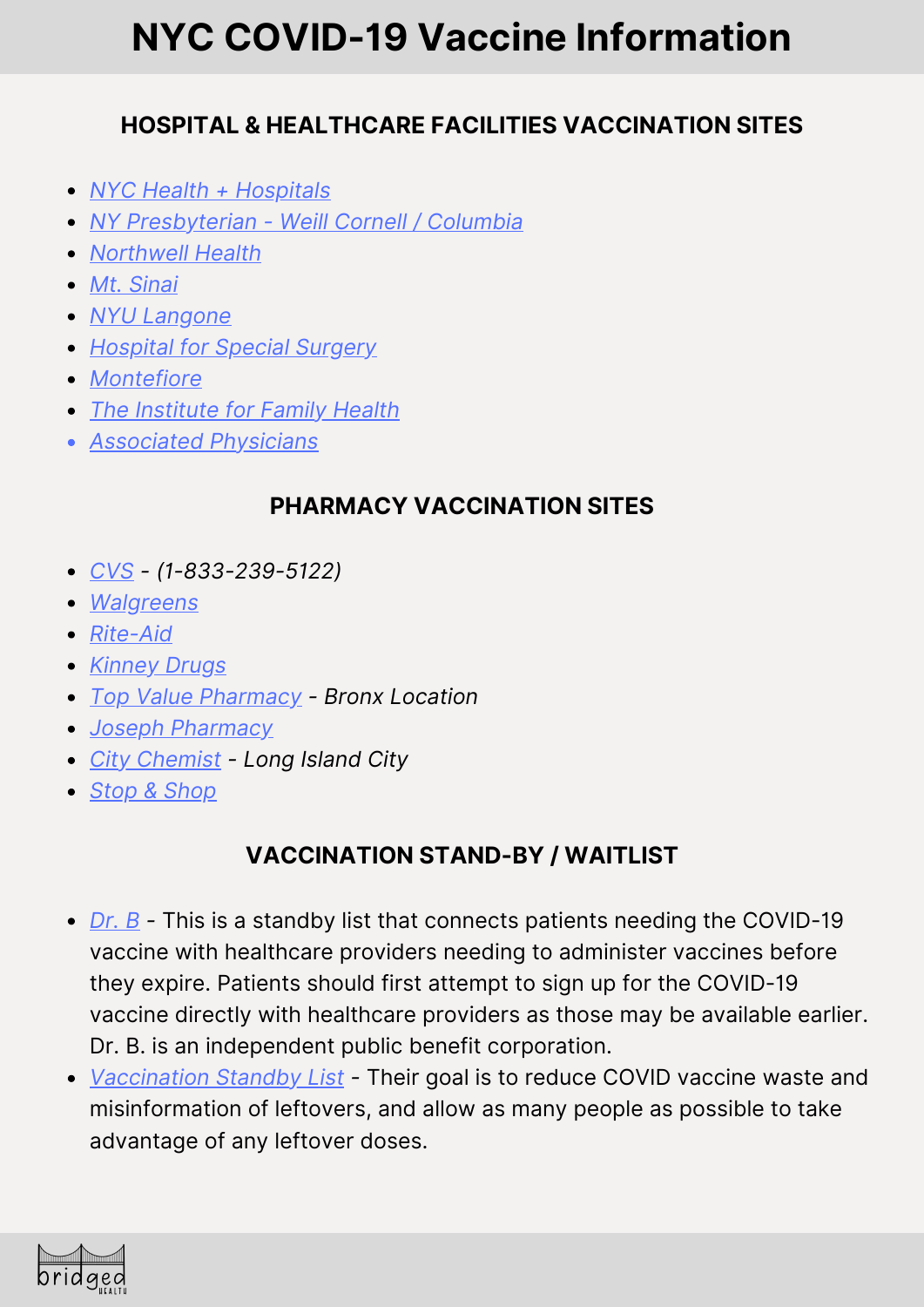### **TRANSPORTATION TO NYC VACCINATION SITES FOR SENIORS**

There are programs available to facilitate transportation to a NYC vaccination appointment for people 65 or older who:

- Cannot use public transportation,
- Cannot use private transportation, and
- Cannot rely on friends or family members for transport.
- Already have a confirmed NYC vaccine appointment

#### **Companies:**

- *Access-a-Ride* If you already use Access-a-Ride, you can schedule transportation to your appointment as you normally would.
	- Agency: Metropolitan Transportation Authority
	- Division: Access-A-Ride
	- Phone Number: (718) 393-4999
	- Business Hours: Daily: 7 AM 5 PM
	- o Staff is available through the automated phone system during business hours. Automated assistance is also available in Spanish. If you get a busy signal, call (877) 337-2017.
- *Medicaid* If you have Medicaid-provided transportation, you can use your usual contact number to schedule transport. Alternatively, you can call Medicaid Transportation Management.
	- Agency: Medicaid Transportation Management
	- Phone Number: (844) 666-6270
	- Business Hours: 24 hours, 7 days a week
- *Hunter Ambulettes* If you are homebound or need an ambulette, you can schedule free transport with Hunter ambulettes.
	- Agency: Hunter Call Center
	- Phone Number: (718) 991-2211
	- Business Hours: Daily: 7 AM 7 PM
- *Curb* If you are 65 or older and meet all of the criteria, but do not qualify for the programs above, you can schedule a free ride with Curb. When scheduling your appointment, you must indicate that you are getting a vaccine. Curb will confirm that your destination is a valid NYC vaccination site, and your ride will be scheduled for free.
	- Agency: Curb
	- Phone Number: (646) 349-0289
	- Business Hours: 24 hours, 7 days a week